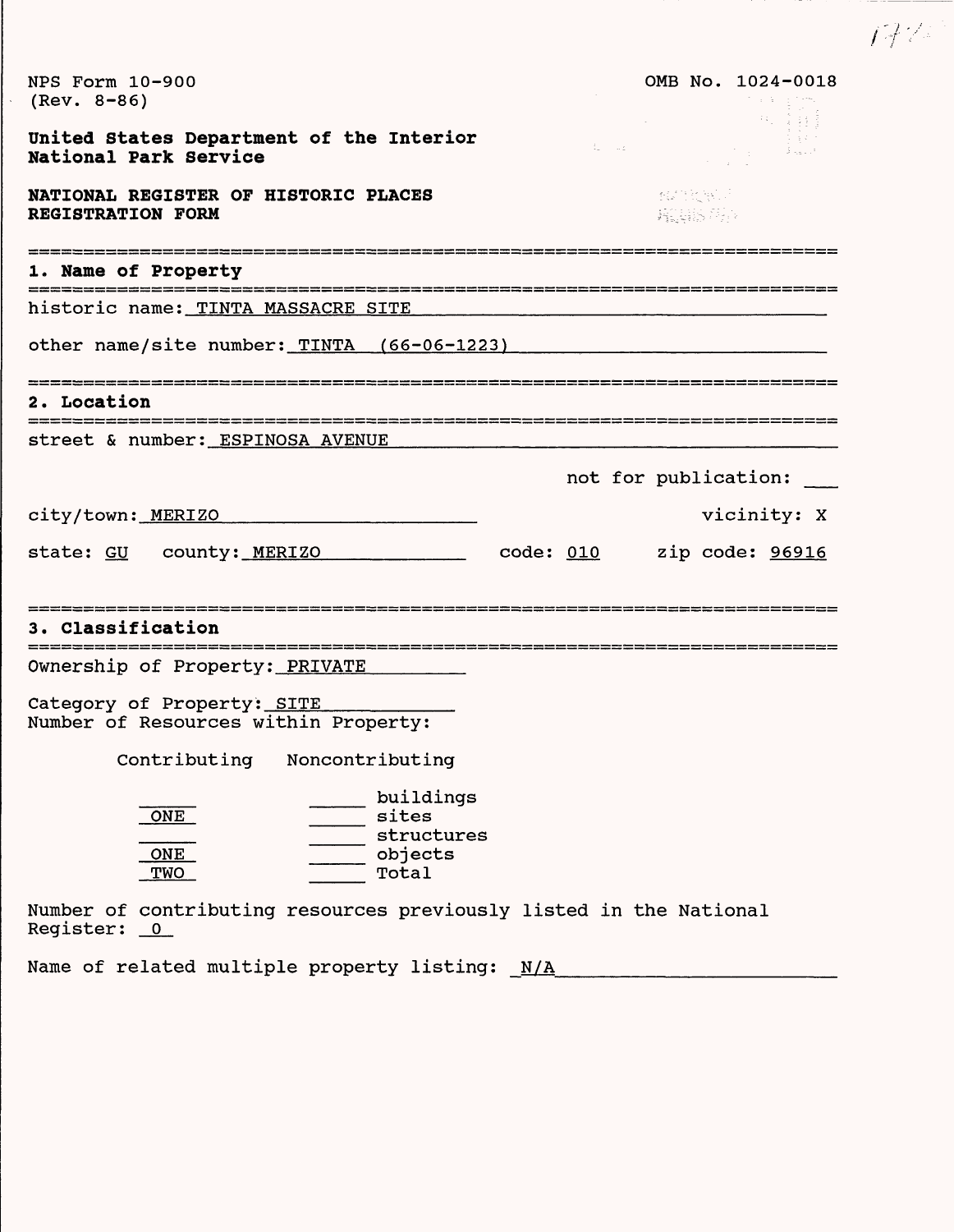## **4. State/Federal Agency Certification**

 $\bar{\gamma}$ 

| As the designated authority under the National Historic Preservation Act<br>of 1986, as amended, I hereby certify that this X nomination<br>request for determination of eligibility meets the documentation<br>standards for registering properties in the National Register of<br>Historic Places and meets the procedural and professional requirements<br>set forth in 36 CFR Part 60. In my opinion, the property X<br>does not meet the National Register Criteria. See continuation<br>sheet.<br>RICHARD BECOKVES<br>Signature of certifying official<br>GUAM HISTORIC PRESERVATION OFFICER<br>DEPARTMENT OF PARKS AND RECREATION, HISTORICAL RESOURCES DIVISION<br>State or Federal agency and bureau | meets                                                                                                           |
|---------------------------------------------------------------------------------------------------------------------------------------------------------------------------------------------------------------------------------------------------------------------------------------------------------------------------------------------------------------------------------------------------------------------------------------------------------------------------------------------------------------------------------------------------------------------------------------------------------------------------------------------------------------------------------------------------------------|-----------------------------------------------------------------------------------------------------------------|
| In my opinion, the property $\frac{\lambda}{\lambda}$ meets does not meet the National Register chiteria. ___ See continuation sheet.<br>$\sim$ $\approx$<br><u>KENNETH R. PEREZ</u><br>Signature of commenting or other official<br><b>HISTORIAN</b><br>DEPARTMENT OF PARKS AND RECREATION, HISTORIC RESOURCES DIVISION<br>State or Federal agency and bureau                                                                                                                                                                                                                                                                                                                                                | $\frac{9}{11}$                                                                                                  |
| National Park Service Certification                                                                                                                                                                                                                                                                                                                                                                                                                                                                                                                                                                                                                                                                           |                                                                                                                 |
| I, hereby certify that this property is:<br>entered in the National Register<br>See continuation sheet.<br>determined eligible for the<br>National Register<br>See continuation sheet.<br>determined not eligible for the<br>National Register<br>removed from the National Register<br>other (explain):                                                                                                                                                                                                                                                                                                                                                                                                      | and the state of the state of the state of the state of the state of the state of the state of the state of the |
|                                                                                                                                                                                                                                                                                                                                                                                                                                                                                                                                                                                                                                                                                                               | Signature of Keeper Date<br>of Action                                                                           |
| <b>Function or Use</b>                                                                                                                                                                                                                                                                                                                                                                                                                                                                                                                                                                                                                                                                                        |                                                                                                                 |
| Historic: MILITARY New Real Property of the Mistoric                                                                                                                                                                                                                                                                                                                                                                                                                                                                                                                                                                                                                                                          | Sub: MASSACRE SITE                                                                                              |
| Current : VACANT/NOT IN USE                                                                                                                                                                                                                                                                                                                                                                                                                                                                                                                                                                                                                                                                                   | Sub:                                                                                                            |
|                                                                                                                                                                                                                                                                                                                                                                                                                                                                                                                                                                                                                                                                                                               |                                                                                                                 |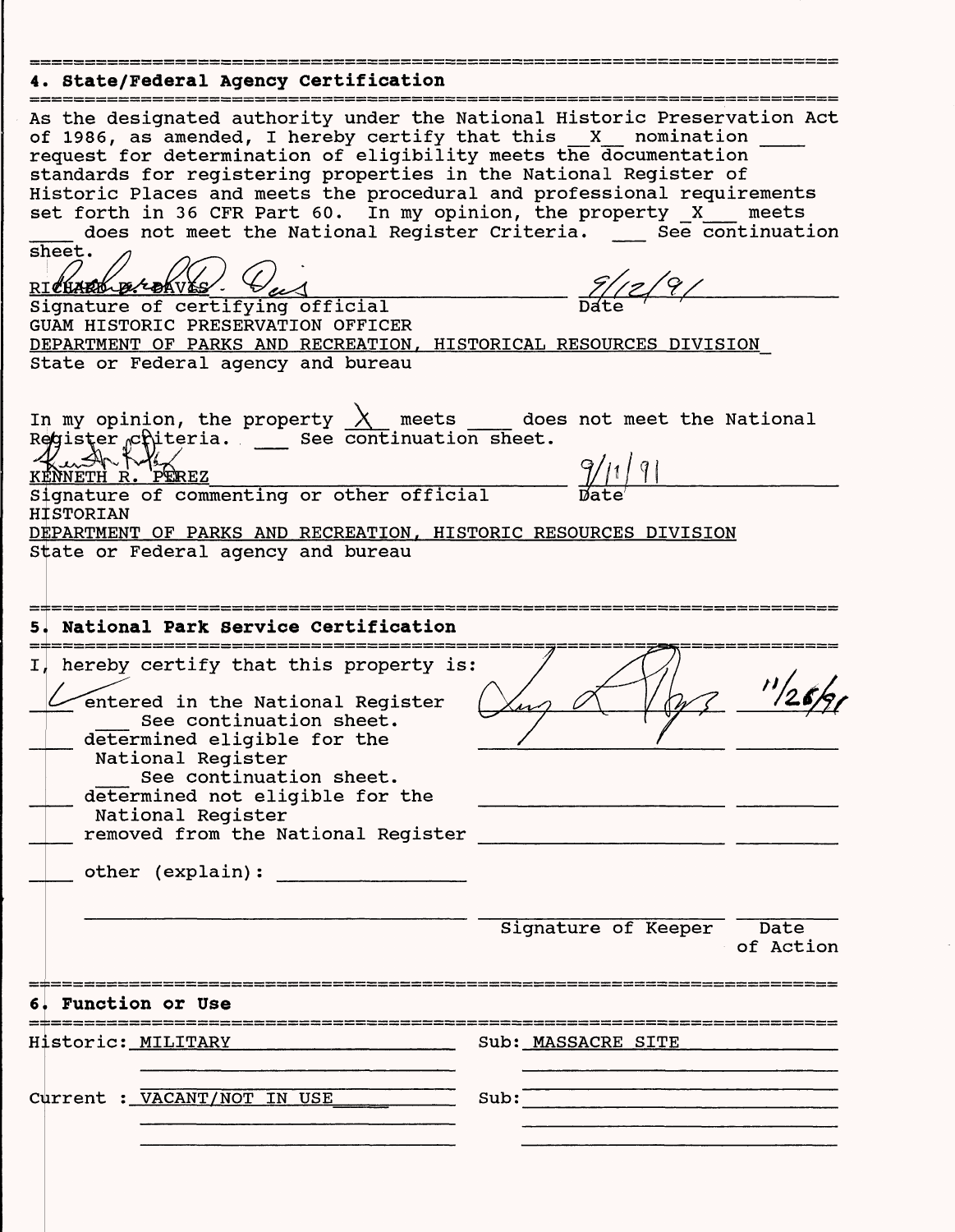| 7. Description                                                                                                                                                                                                                                                           |
|--------------------------------------------------------------------------------------------------------------------------------------------------------------------------------------------------------------------------------------------------------------------------|
| Architectural Classification:                                                                                                                                                                                                                                            |
| NO STYLE                                                                                                                                                                                                                                                                 |
|                                                                                                                                                                                                                                                                          |
| Other Description:                                                                                                                                                                                                                                                       |
| Materials: foundation N/A roof N/A roof N/A<br>walls<br>$N/A$ other<br>N/A                                                                                                                                                                                               |
| Describe present and historic physical appearance. X See continuation<br>sheet.                                                                                                                                                                                          |
| ۔<br>یہ سب میں اس کی بہت سب میں میں جب دین دیں دیں جب میں جب میں زیرے میں نہیں سب میں بھی میں میں میں جب میں میں می<br>8. Statement of Significance<br>۔<br>یہ اس کے میبر میں میں سے سے بھی اس سے میبر میں پہلا سے سے میں میں میں اس کے لیے سے سے میں میں میں میں کہ ایک |
| Certifying official has considered the significance of this property in<br>relation to other properties: HISTORIC SITES .                                                                                                                                                |
| Applicable National Register Criteria: A                                                                                                                                                                                                                                 |
| Criteria Considerations (Exceptions) : G.F                                                                                                                                                                                                                               |
| Areas of Significance: MILITARY The Contract of Significance: MILITARY                                                                                                                                                                                                   |
| <u> 1980 - Jan James James Barnett, amerikan beste beste beste beste beste beste beste beste beste beste beste bes</u>                                                                                                                                                   |
|                                                                                                                                                                                                                                                                          |
| Period(s) of Significance: 1944                                                                                                                                                                                                                                          |
| Significant Dates : JULY 15, 1944                                                                                                                                                                                                                                        |
|                                                                                                                                                                                                                                                                          |
| Significant Person(s): N/A                                                                                                                                                                                                                                               |
| Cultural Affiliation: N/A<br>Martin Cultural Affiliation: N/A                                                                                                                                                                                                            |
| $Architect/Builder: \ _ M/A$                                                                                                                                                                                                                                             |
| .<br>Managember 1974 – Profil de Lands de Britannia (1974), en 1974 en 1974 (1984), en 1984 en 1985 en 1986 en 198                                                                                                                                                       |
| State significance of proporty, and justify oritorial oritorial                                                                                                                                                                                                          |

State significance of property, and justify criteria, criteria considerations, and areas and periods of significance noted above X See continuation sheet.

 $\sim$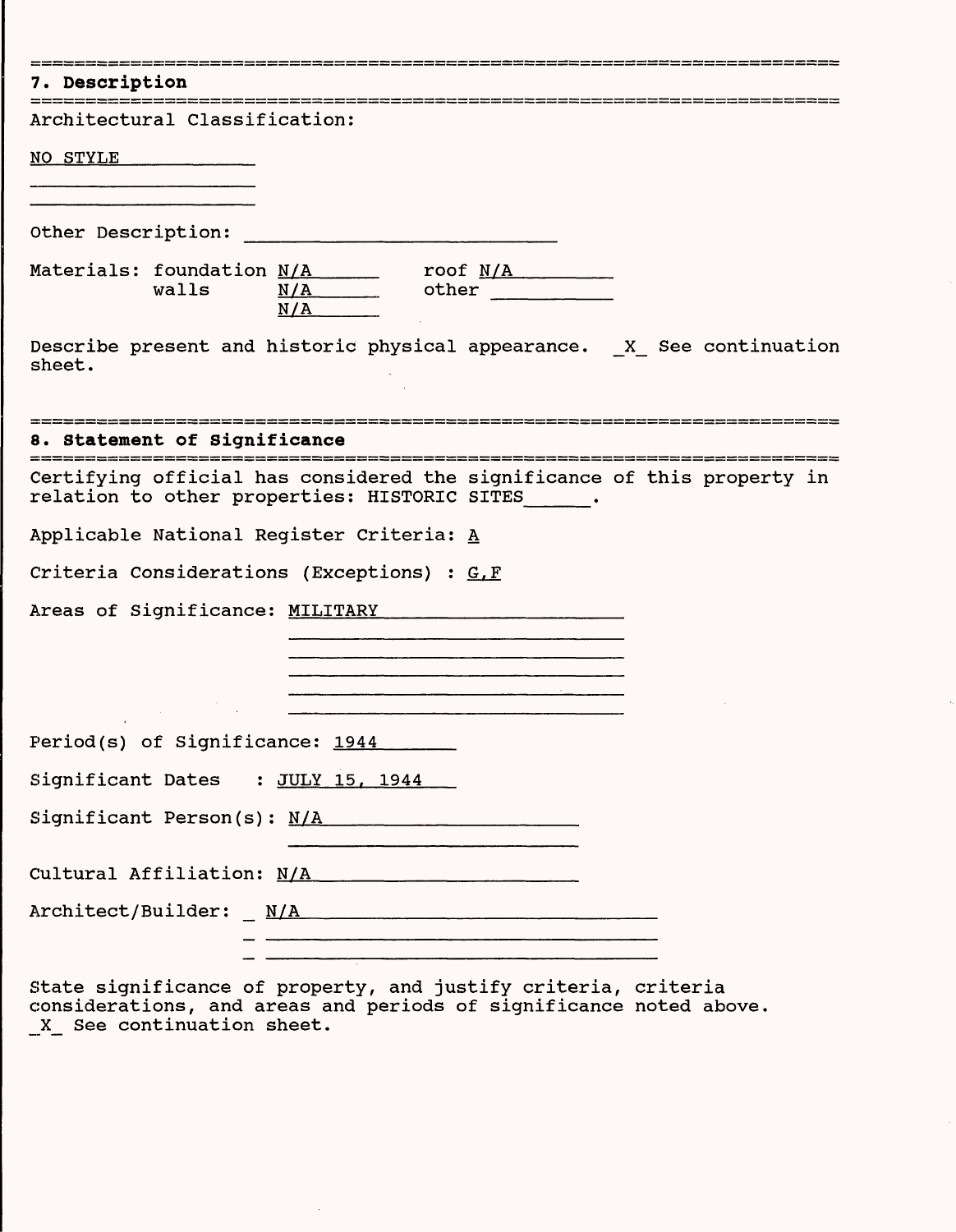| 9. Major Bibliographical References                                                                                                                                                                                                                                                                                                                                                                                                                                          |
|------------------------------------------------------------------------------------------------------------------------------------------------------------------------------------------------------------------------------------------------------------------------------------------------------------------------------------------------------------------------------------------------------------------------------------------------------------------------------|
| X See continuation sheet.                                                                                                                                                                                                                                                                                                                                                                                                                                                    |
| Previous documentation on file (NPS):                                                                                                                                                                                                                                                                                                                                                                                                                                        |
| preliminary determination of individual listing (36 CFR 67) has been<br>requested.<br>_ previously listed in the National Register<br>previously determined eligible by the National Register<br>_ designated a National Historic Landmark<br>T recorded by Historic American Buildings Survey # Theorical Buildings Survey = + Theorical Precord = + Theorical Buildings Record = + Theorical Buildings Record = + Theorical Buildings Record = + Theorical Buildings Recor |
| Primary Location of Additional Data:                                                                                                                                                                                                                                                                                                                                                                                                                                         |
| X State historic preservation office<br>X Other state agency<br>X Federal agency<br>X Local government<br>X University<br>Other -- Specify Repository:                                                                                                                                                                                                                                                                                                                       |
| surg geben data man man sama sama sa sa tu na sa tu na sa tu na sa tu na sa tu na sa tu na sa tu na sa tu na s<br>10. Geographical Data                                                                                                                                                                                                                                                                                                                                      |
| Acreage of Property: HALF (1/2) ACRE                                                                                                                                                                                                                                                                                                                                                                                                                                         |
| UTM References: Zone Easting Northing Zone Easting Northing                                                                                                                                                                                                                                                                                                                                                                                                                  |
| A 55 248360 1467490 B 55 248400 1467470<br>55  248370  1467420  D   55  248340  1467460<br>$\mathbf{C}$                                                                                                                                                                                                                                                                                                                                                                      |
| See continuation sheet.                                                                                                                                                                                                                                                                                                                                                                                                                                                      |
| Verbal Boundary Description: See continuation sheet.                                                                                                                                                                                                                                                                                                                                                                                                                         |
| Boundary lines are as indcated on the accompanying USGS map.                                                                                                                                                                                                                                                                                                                                                                                                                 |
| Boundary Justification: See continuation sheet.                                                                                                                                                                                                                                                                                                                                                                                                                              |
| The boundry of an half (1/2) acre is set to protect the integrity and the<br>setting of the massacre site.                                                                                                                                                                                                                                                                                                                                                                   |
| 11. Form Prepared By                                                                                                                                                                                                                                                                                                                                                                                                                                                         |
| Name/Title: Kenneth R. Perez/ Historian; Antonio E. Martinez, Jr./ Archeological<br>Technician I; Alejandro B. Lizama/ Archeological Technician II                                                                                                                                                                                                                                                                                                                           |
| Organization: Guam Historic Preservation Date: May 10, 1991                                                                                                                                                                                                                                                                                                                                                                                                                  |
| Street & Number: 490 Chalan Palasyo Rd.<br>Telephone: (671) 477-9620                                                                                                                                                                                                                                                                                                                                                                                                         |
| City or Town: Agana Heights<br>State: GU ZIP: 96919<br>NPS Form 10-900-a<br>OMB Approval No. 1024-0018                                                                                                                                                                                                                                                                                                                                                                       |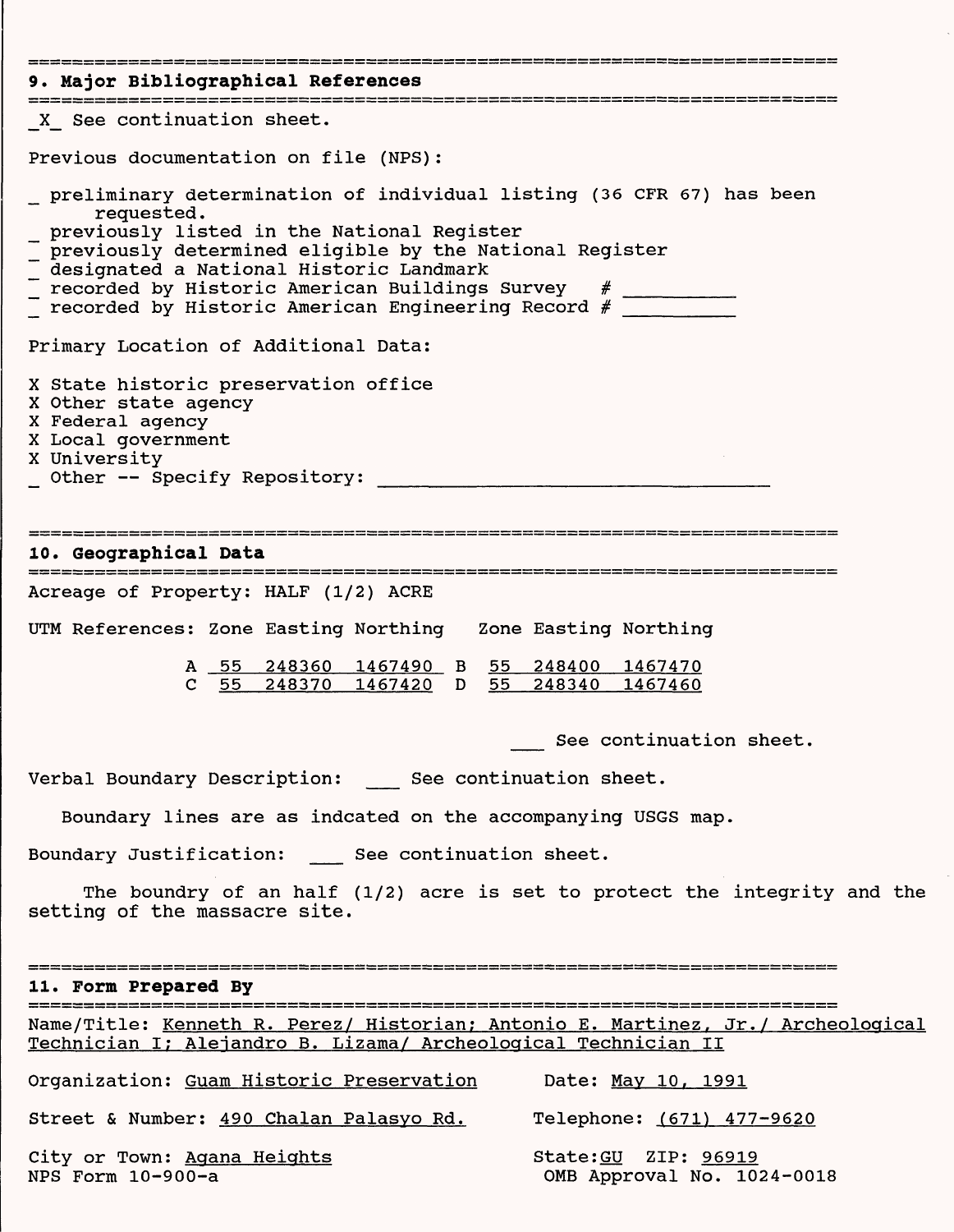**(8-86)**

**United States Department of the Interior National Park Service**

**NATIONAL REGISTER OF HISTORIC PLACES CONTINUATION SHEET**

Section number 7 Page 1 Tinta Massacre Site (66-06-1223)

The site of the Tinta Massacre is located at the base of the hills on the eastern edge of the Geus Valley. Unlike the massacre site at Faha, this site has not been marked out by concrete markers. The single commemerative marker on the site consists of a wooden cross placed in what is now a shallow gulley that run through the middle of the site.

The site is overgrown with heavy vegetation, with the exception of a 36 square foot area that is the gulley mentioned above.

The gulley is most likely the remains of the dugout cave. It is now largely filled in with soil run-off from the top of the hill.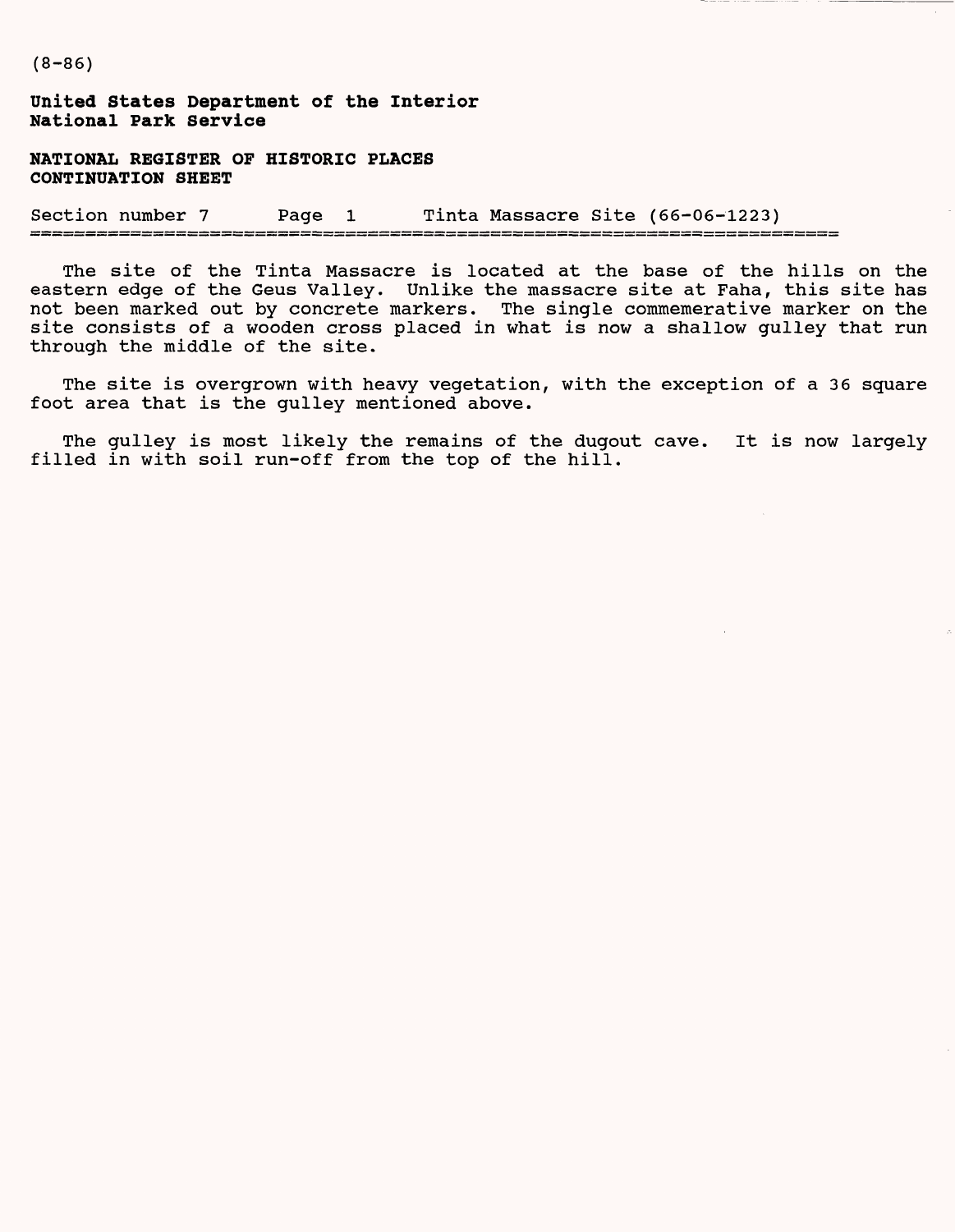NFS Form 10-900-a OMB Approval No. 1024-0018

(8-86)

**United States Department of the Interior National Park Service**

**NATIONAL REGISTER OF HISTORIC PLACES CONTINUATION SHEET**

Section number 8 Page 2 Tinta Massacre Site (66-06-1223) ----------------------

The site at Tinta meets criteria A for inclusion in the National Register of Historic Places, not withstanding criteria consideration G. Tinta was the site of a massacre of civilians by Japanese troops six days prior to the liberation of the island on July 21, 1944. The site retains the same, natural setting that was present at the time of the event.

On the night of July 15, 1944, soldiers of the Japanese Imperial Army attempted the deliberate massacre of thirty people from the village of Merizo, Guam. In an area called Tinta, these soldiers succeeded in killing sixteen of the villagers, leaving the rest for dead.

Under the pretense of gathering a work crew, thirty men and women from Merizo were herded together and told to march to the site at Tinta. There they were told to rest for the night in a dugout cave located at the foot of the hill.

Soon after the villagers shuffled into the cave, the Japanese began lobbing hand grenades through the opening. Several the victims were members of some of Merizo's leading families. Among them was Mrs. Maria L. Mesa, a prominent pre-war educator.

According to one of the survivors, Manuel Charfauros, the soldiers were not satisfied with the results of the grenades and sought to ensure that no one was left alive. He recounts:

"At the signal from the officer the other soldiers entered the cave with their sabres to kill anyone left alive. Those who had survived the grenades pulled the bodies of the dead and wounded over their own for protection and in that way survived the butchering."

Despite the gruesome efforts of the Japanese, fourteen people did survive. However, the next day, July 16, 1944, the soldiers were even more thorough in their methods. In a place known as Faha, thirty more men from Merizo were led to an area and butchered. No one survived this massacre.

Obviously, the event itself is of significant importance not only to the people of Merizo, but to the people of Guam in general. The site holds value in its historic context and in its symbolic qualities as well. Such symbolic value allows the site to fall under criteria consideration "F". The site at Faha serves to represent the suffering and hardships that the Guamanian people were forced to endure during the Japanese occupation of the island.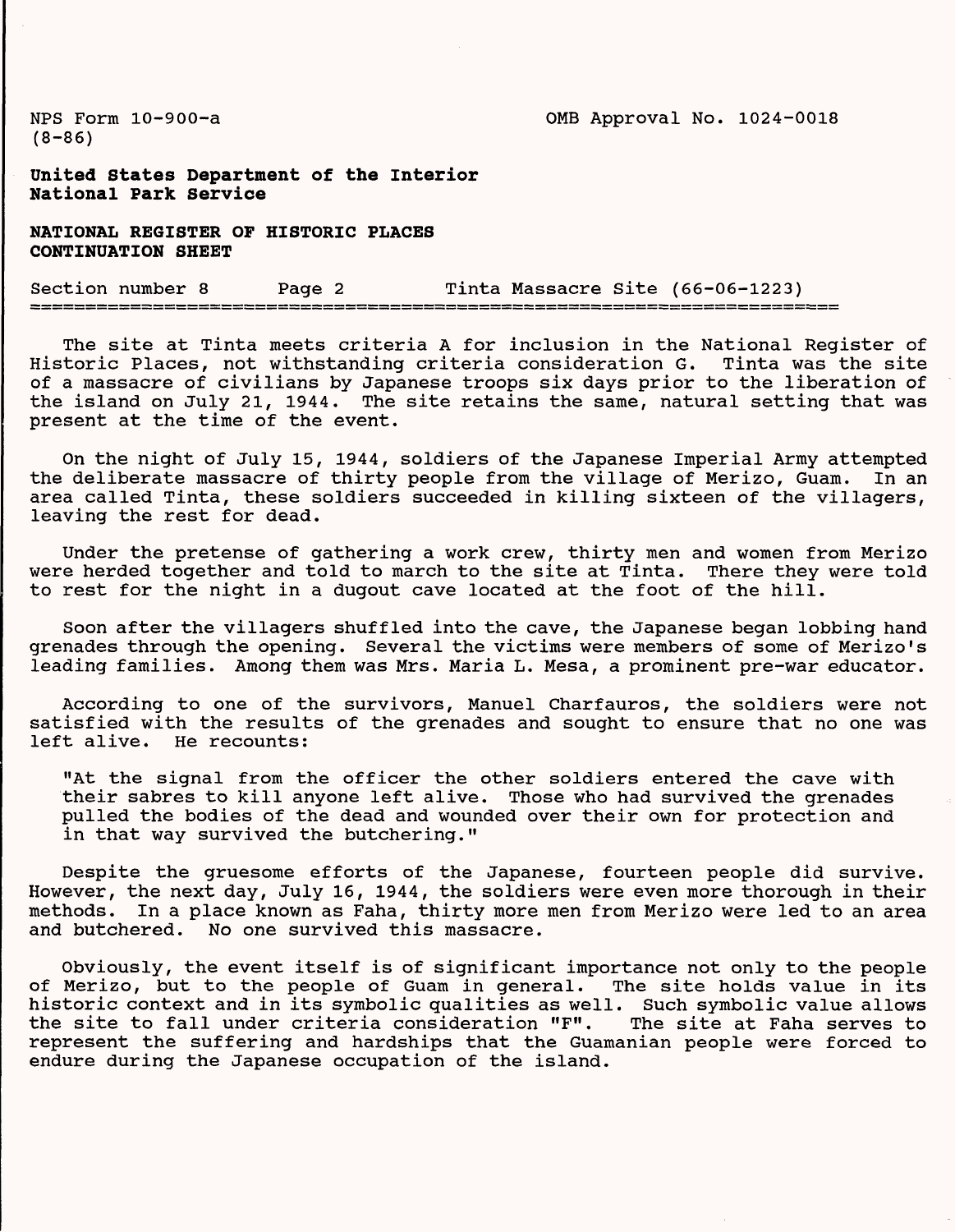NFS Form 10-900-a OMB Approval No. 1024-0018

(8-86)

**United states Department of the interior National Park Service**

**NATIONAL REGISTER OF HISTORIC PLACES CONTINUATION SHEET**

Section number 8 Page 3 Tinta Massacre Site (66-06-1223)

The sites of the massacres of U.S. Nationals on Guam represent some of the few places within current U.S. jurisdiction where civilians were so directly affected by the hostile acts of the Japanese during the war. As such, these sites should be considered as having a national level of significance as well as the obvious significance at the local and "state" levels.

The massacre at Tinta reresents the suffering and hardships that the Guamanian people were forced to endure during the Japanese occupation of the island. It also became the lynchpin for two subsequent events, the massacre at Faha on July 16, and the rebellion at Atate on July 20.

Considering its association with an event that occurred during World War II, the site at Tinta falls under the criteria consideration "G" That is, it is a site that has achieved importance within the past fifty years. The event has had exceptional importance in all accounts of the events of the war on Guam.

The island of Guam remained under hostile occupation from Dec. 10, 1941 through Aug. 10, 1944 when the island was declared secured. In this period the people of Guam were forced to endure numerous hardships, many of which, it seemed to the people, did not have any bearing on the war effort.

As the tide of war turned against the Japanese, their once impregnable defensive perimeter began to inexorably recede. Guam, once considered as a safe zone by the Japanese, now became the front line. As the summer of 1944 moved closer, preparations for the inevitable American invasion continued at an even more frantic pace.

Lacking the machines and materials necessary for the construction of defensive positions, the work became increasingly labor intensive. That is the Japanese forced the local population into building the fortifications that would protect them from their liberators.

At that time, although Guam had been an American possession for over forty years, its people were not American citizens and as such were not protected by the Constitution. Nevertheless, the Guamanian people were quite patriotic and placed great faith in the United States.

During the occupation the Japanese had tried to eradicate any and all vestiges of Western culture on the island. Japanese language and culture were the rule and sought to define the newly renamed island of Omiya Jima. Any sympathy or inclination toward America, whether real or perceived, was dealt with quickly and severely.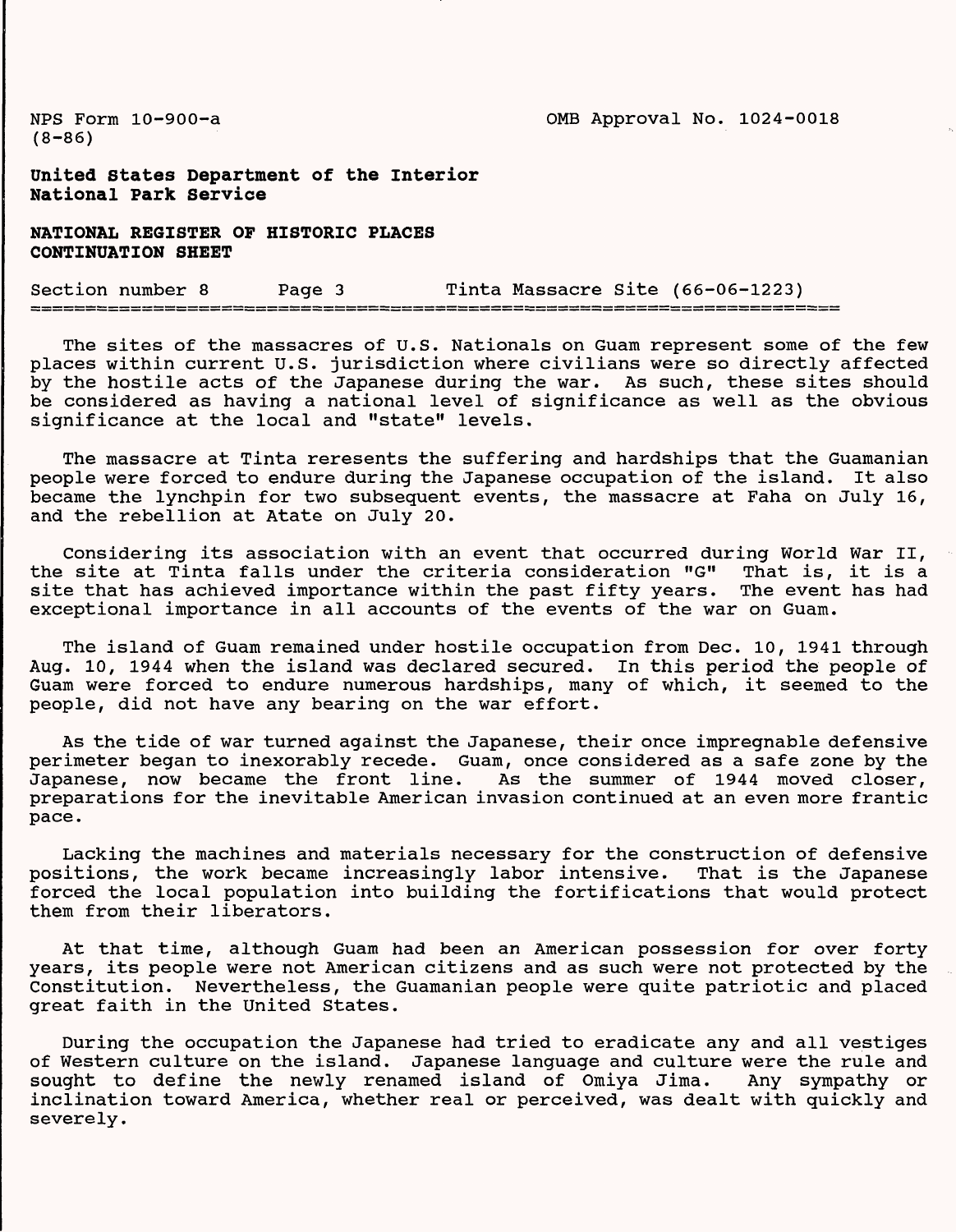(8-86)

**United States Department of the Interior National Park Service**

**NATIONAL REGISTER OF HISTORIC PLACES CONTINUATION SHEET**

Section number 8 Page 4 Tinta Massacre Site (66-06-1223)

While many punishments were dealt out by the Japanese for perceived violations of law, some attacks on the Guamanians appear to be senseless and random. Yet, there is the appearance that the massacres seem to represent a Japanese plan to kill as many of the local population as possible before the American invasion.

As mentioned, there were many instances of brutal attacks on the local people. But certainly the most notorious in terms of numbers and in public recollection, were the massacres of 46 men and women at Tinta on July 15, 1944, and Faha on July 16, 1944.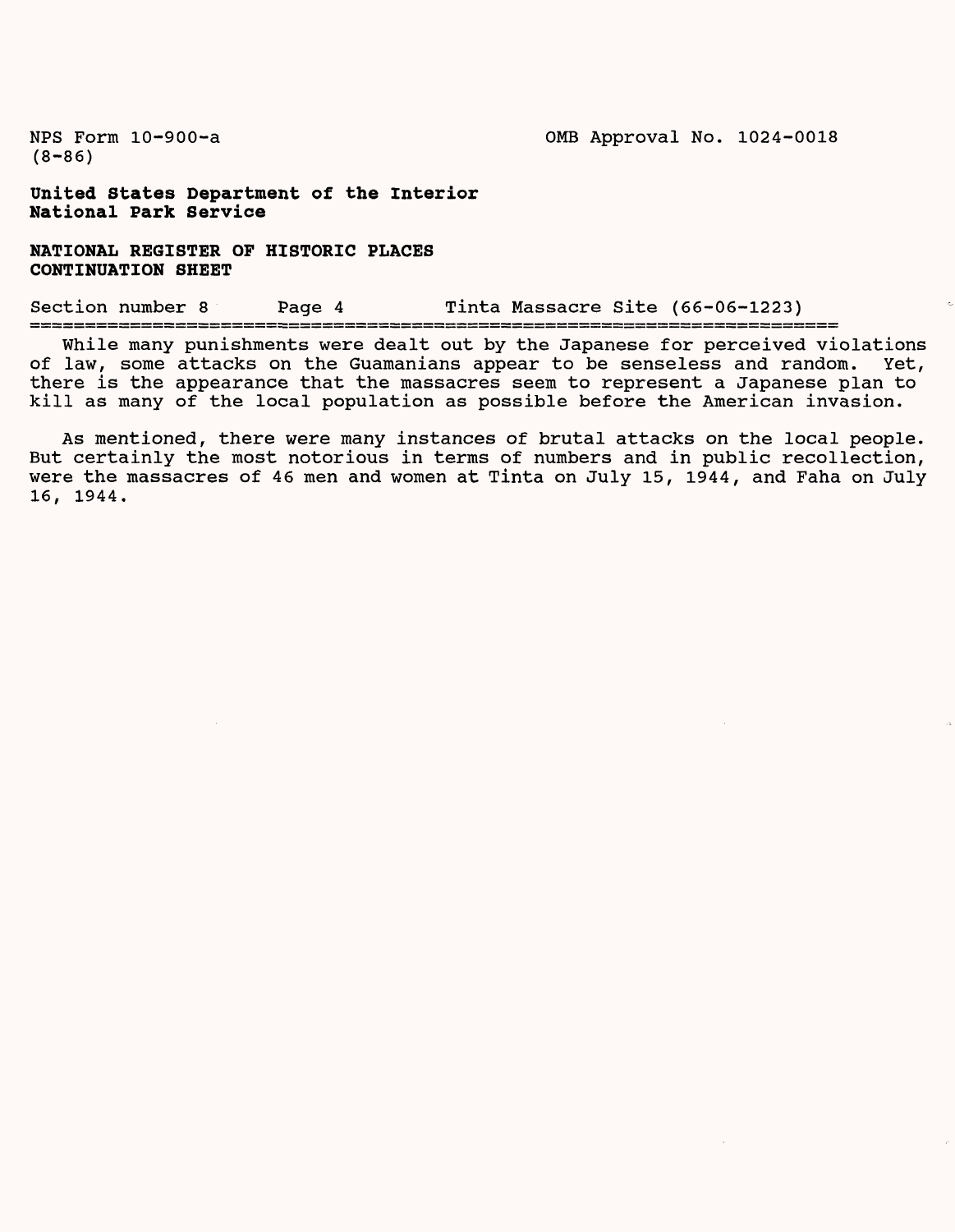$(8 - 86)$ 

NPS Form 10-900-a 2008 approval No. 1024-0018

**United states Department of the Interior National Park Service**

**NATIONAL REGISTER OF HISTORIC PLACES CONTINUATION SHEET**

Section number 9 Page 5 Tinta Massacre Site (66-06-1223)

Palomo, Tony. An Island in Agony. Washington, D.C.: 1984.

Sanchez, Pedro C. Guam 1941-1944, Wartime Occupation and Liberation. Tamuning: 1983.

Carano, Paul and Pedro C. Sanchez. A Complete History of Guam. Rutland: 1964.

Owings, Kathleen R.W. (editor). The War Years on Guam: Narrative of the Chamorro Experince. Micronesia Area Research Center: 1981.

Guam Daily News. "Chamorro Sailor Tells His Story", p.30-31. Agana: 1969.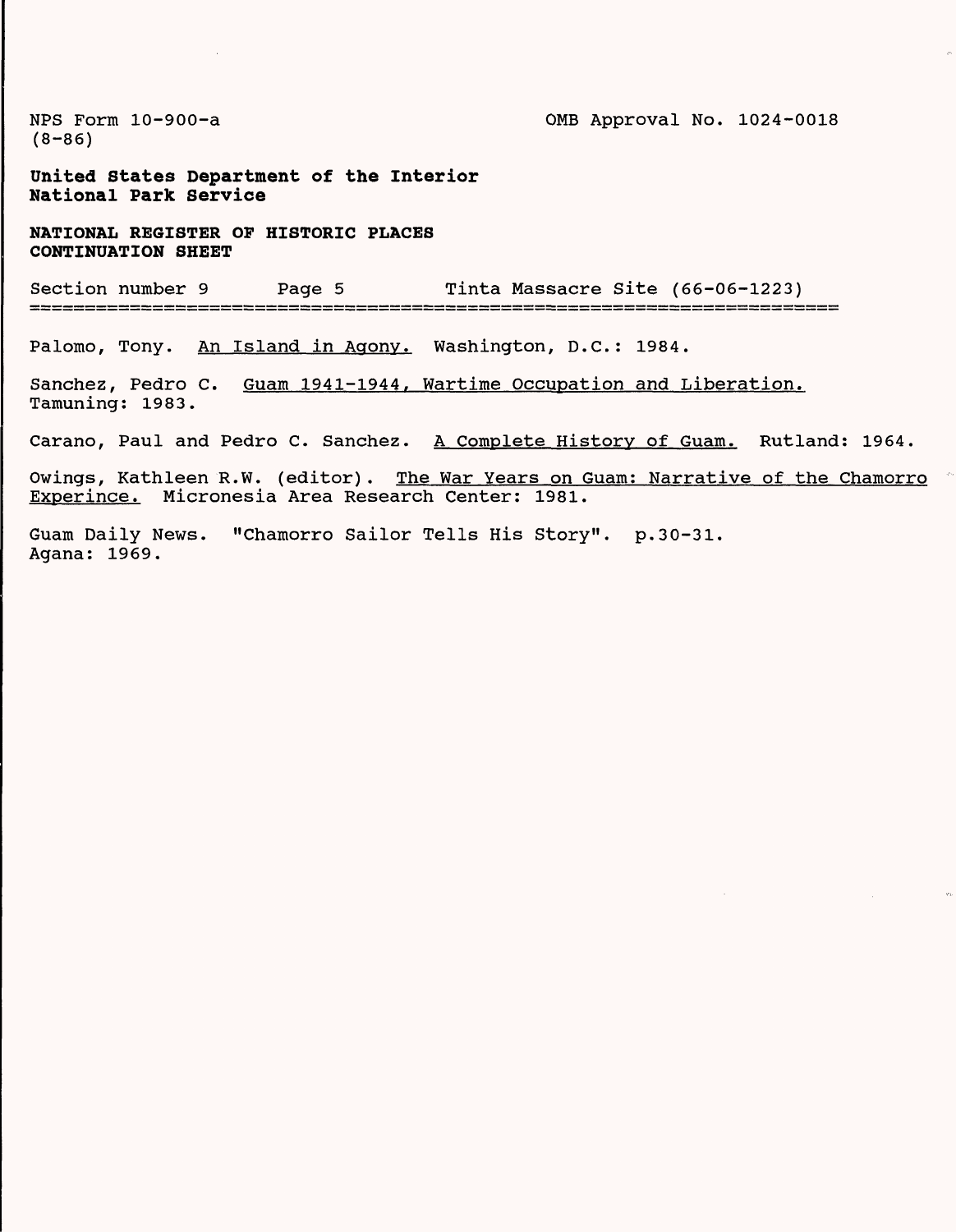## **United States Department of the Interior** National Park Service

## National Register of Historic Places Continuation Sheet

Section number \_\_\_\_\_\_\_ Page \_\_\_\_\_\_

## SUPPLEMENTARY LISTING RECORD

NRIS Reference Number: 91001720 Date Listed: 11/26/91

Tinta Massacre Site Property Name

<u>Guam Guam</u><br>Countv State County

N/A Multiple Name

This property is listed in the National Register of Historic Places in accordance with the attached nomination documentation subject to the following exceptions, exclusions, or amendments, notwithstanding the National Park Service certification included in the nomination documentation.

(the signature of the Keeper and The Chain of Action of Signature of the Keeper and Date of Action

۔<br>کا بل کہ ور بلا کہ کا کر کا ہم کا کہنا کہ بل بل سا کر کا لئا کا لگ کہنا کا لگ کا کہنا ہے جب ان کا لگ کا لیا کا<br>کا یہ انہ ہے کا سا بلا سے جب ان ڈیز پیر سا رہا ہے اور بیرد کا ان کے لئے بہت کو سائٹر راح اور پیر ان کا ان کا Amended Items in Nomination:

Statement of Significance: The level of significance is Statewide.

DISTRIBUTION: National Register property file Nominating Authority (without nomination attachment)